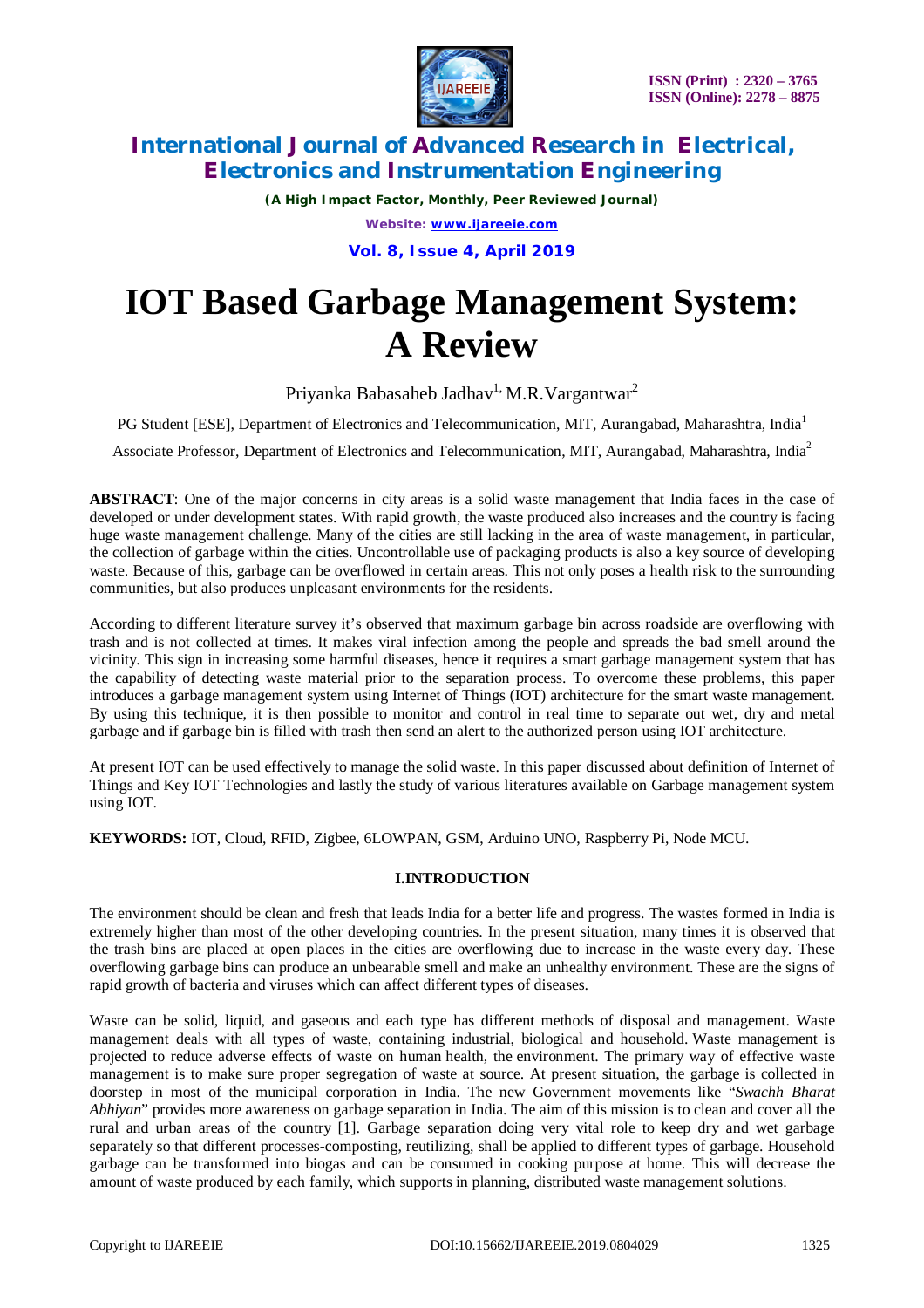

*(A High Impact Factor, Monthly, Peer Reviewed Journal)*

*Website: [www.ijareeie.com](http://www.ijareeie.com)*

### **Vol. 8, Issue 4, April 2019**

The proposed system shall overcome these problems by informing the status of garbage bins along with helping to keep dry, wet, and metal garbage separately without human intervention. By indicating the notification of garbage filled, the time, money and number of tours of garbage collecting vehicle shall also be reduced. By using Internet of things and cloud computing architecture, it is easy to monitor the status of garbage bins through a web page .The proposed system shall be beneficial for garbage separation in Residential areas, Apartments, Institutions ,Campuses, Industries, Hospitals, Commercial offices etc.

### I**I. INTERNET OF THINGS**

Internet of things, mainly deals with sensing, actuating, data gathering, storing and processing by connecting physical and virtual devices to the Internet. Internet of things is the twenty first century phenomenon in which physical consumer products connect to the web and start communicating with each other by means of sensors and actuators.

Initially the term "Internet of Things" was developed by the MIT Auto-ID Centre in 2001.The Internet of Things is the concept of connecting one device to the Internet and to other connected devices. The vision of the Internet of Things is to attach small devices to every single object to make it identifiable by its particular unique IP address. These devices can then independently communicate with each other. Devices and objects with intrinsic sensors are connected to an Internet of Thing platform, which adds information from the various devices and applies analytics to share the most valuable data with applications built to address specific needs [2].

Similarly, the other important term is Cloud computing, it is the model for enabling convenient, on demand network access to a shared pool of configurable computing resources. It provides a high level generalization (abstraction) of computation and storage model [3].

#### **III.KEY IOT TECHNOLOGIES**

- **Device Intelligence**:An important consideration relates to on-board intelligence. In order for the IOT to become a realism, the objects should be able to intelligently sense and interact with the surroundings, possibly store some passive or acquired data, and communicate with the world around them. Object-to-gateway device communication, or even direct object to-object communication, is desired. These intelligent abilities are essential to support the universal networking to provide seamlessly interconnection between humans and objects.
- **Communication Capabilities:**As noticed it is highly desired for objects to support ubiquitous end-to-end communications. To attain ubiquitous connectivity human-to-object and object-to object communications, networking proficiencies will need to be implemented in the objects ("things"). In particular, IP is reflected to be a key capability for IOT objects, likewise, the entire TCP/IP Internet Suite is generally desirable. Selfconfiguring capabilities, especially how an IOT device can create its connectivity automatically without human intervention, are also of interest. IPv6 auto-configuration and particularly the scope-based IPv6 addressing features.
- **Mobility Support:**Mobility-enabled architectures, and protocols are necessary for the object. It is key to provide ubiquitous and seamless communication among objects while tracing the location of objects. Mobile IPv6 (MIPv6) compromises several capabilities that can address this requirement.
- **Device Power:**The power constraint is driven by the need to operate for extended periods of time from small batteries or from energy-searcher mechanisms. In general, wireless technologies need significant amounts of power; therefore, the need for low energy (LE) wireless technologies. Batteries are critical to all sorts of products counting laptops, pads, smart phones, and IOT objects.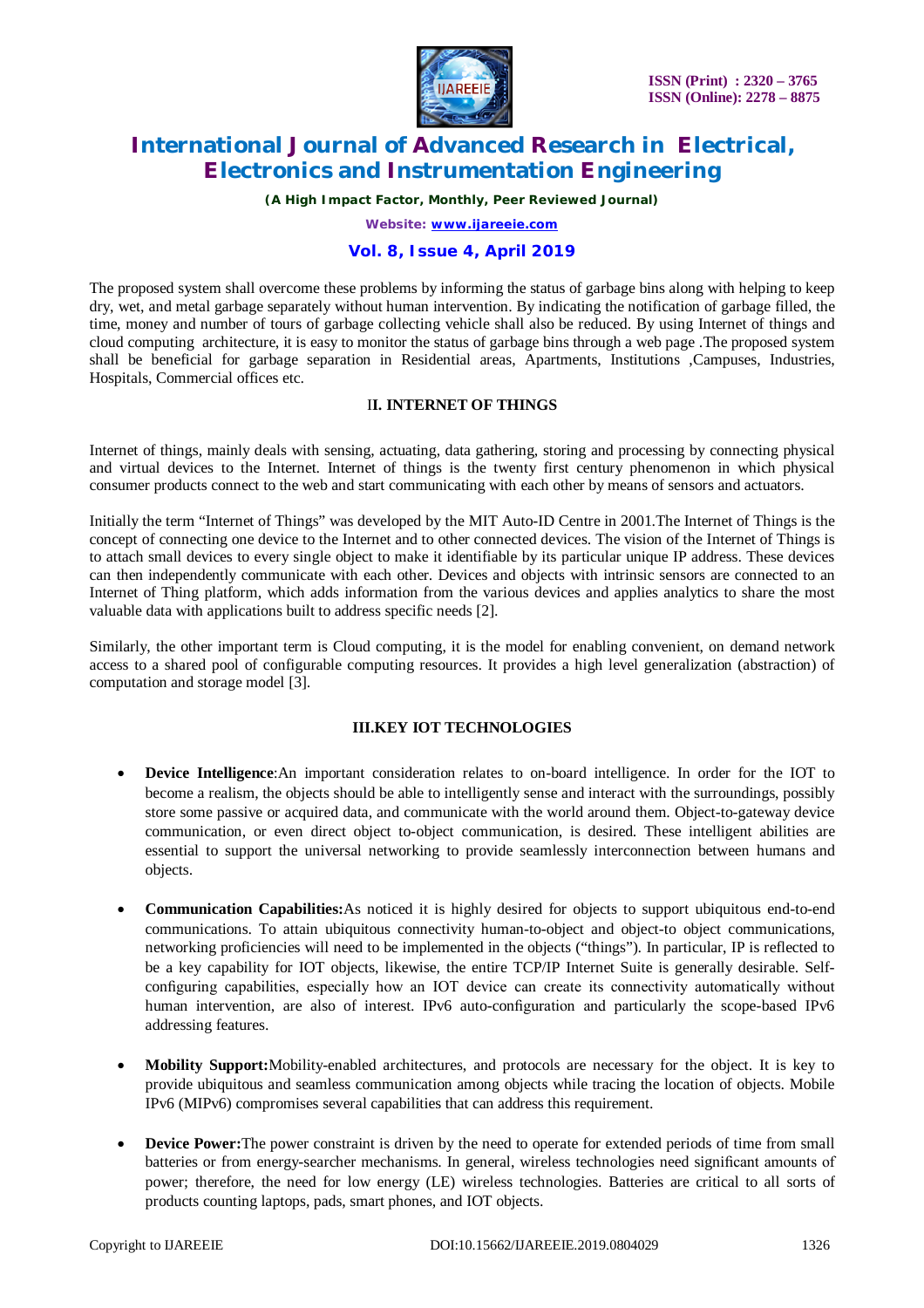

*(A High Impact Factor, Monthly, Peer Reviewed Journal) Website: [www.ijareeie.com](http://www.ijareeie.com)*

### **Vol. 8, Issue 4, April 2019**

- **Sensor Technology**:A sensor network is an infrastructure including sensing computing, and communication elements that give the manager the ability to instrument, observe, and react to events. Sensors facilitate the instrumenting and controlling of factories, offices, homes, cities, vehicles, especially as commercial off-theshelf technology becomes available.
- **RFID Technology:**RFIDs are electronic devices associated along with things that transmit their identity (usually a serial number) via radio links. The RFID space is large and well documented.RFID tags are devices that typically have a read-only chip that stores a unique number but has no processing competence. RFID tags have broad uses, including the rapid collection of data in commercial environment and also used in industrial environments. The technology can also be used for identification of people or belongings.
- **Satellite Technology:** Due to its global range and the capability to support flexibility in all geographical environments, satellite communications can play a precarious role in many broadly distributed M2M applications.

### **IV. LITERATURE REVIEW**

P. Reis et al. developed the iEcoSys system (Intelligent Ecologic System). It is a technical tool that identifies the waste produced individually, using RFID tags embedded in garbage bags – the iBags. When put down waste, the recycling center identifies and weighs every bag and the composed data is sent to a server system using ZigBee communication standard [4]. V. Wilson et al. announces an automatic system called SWACH (Smart Waste Collecting Hopper) that helps to collect garbage without human interference. SWACH has a web portal introduced on a server using which the user can identify the time of garbage collection. The system peripherals are executed using Arduino that senses the environment and provides essential actuation. SWACH wirelessly communicates to the server to obtain the directionfinding information, using Raspberry Pi, thus porting the complete application on IOT. It is also equipped with the proficiency of detecting and avoiding obstacles that barrier its path [5].

A. Bharadwaj et al. providing a complete IOT enabled system, the process of tracing, gathering, and managing the solid waste can be simply automated and monitored efficiently. By the use of sensors, we collect data from the rubbish bins and send them to a gateway using LORA technology. The information from many garbage bins are collected by the gateway and sent to the cloud over the Internet via the MQTT (Message Queue Telemetry Transport) protocol. The main advantage of the planned system is the usage of LORA technology for data communication that facilitates long distance data transmission using low power consumption as compared to Wi-Fi, Bluetooth or Zigbee [6].

E. Ramya et al. proposed a smart trash bin, if it fills the trash bin it will send the notification to authorized person by GSM then the garbage is dumped into waste land. In this GSM will do the vital role to send an SMS to authorized persons [7].Dr. N Satish Kumar et al. designed a system that it avoids the overspill of the garbage bin by sending alerts using a microcontroller linked to a web server using IOT. It also offers the verification process after cleaning the dustbin. The status of the garbage bins is calculated by evaluating the distance of the nearby obstacle using an ultrasonic sensor. Arduino UNO R3 is being used as the microcontroller to read the data from the ultrasonic sensor. It is programmed to send a notification to the Thing Speak web server if the garbage reaches a certain distance. An RFID reader is interfaced with the Arduino for the verification process. When an RFID tag (ID card of the cleaner) interrupts the RFID reader, the ultrasonic sensor checks the status of the trash bin and leads it to the web server. By using An Android app to view the alerts and status of garbage bin at the server end [8].

A. Mohan et al. offers a waste collection mechanism using an IOT use ultrasonic sensor to find the level of the garbage in the bin Weight sensor supports to differentiate light waste like paper and heavy wastes. Some garbage produces an insufferable smell, hence MQ Gas sensor is used to find the smell. These sensors are devoted to the Arduino UNO microcontroller which sends the information to a Raspberry Pi. The sensor values are constantly observed, when it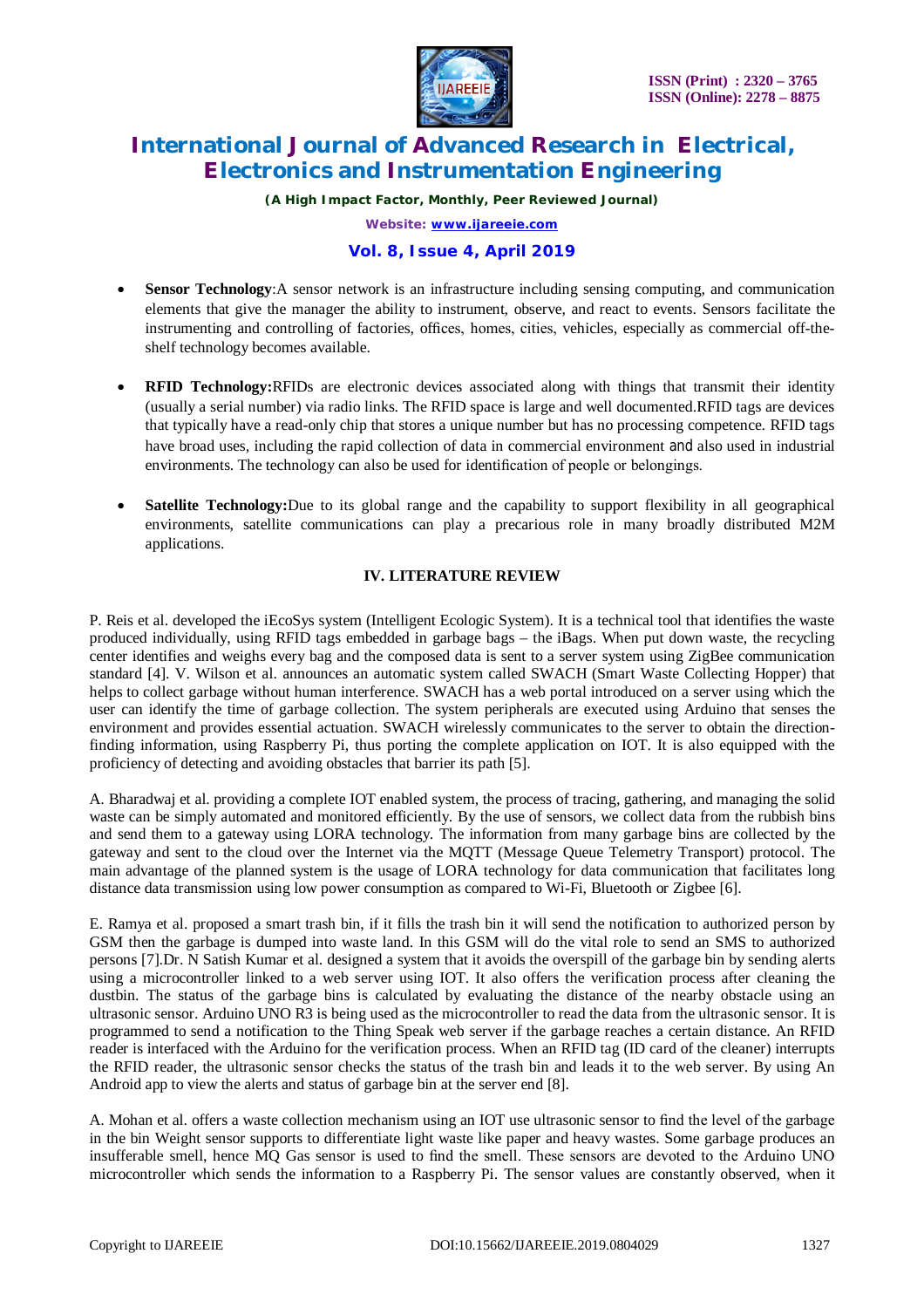

*(A High Impact Factor, Monthly, Peer Reviewed Journal)*

*Website: [www.ijareeie.com](http://www.ijareeie.com)*

### **Vol. 8, Issue 4, April 2019**

touches the threshold value(s), Raspberry Pi sends the data to the Thing Speak IOT cloud boards. A message is sent to the municipality server and then a garbage clean-up is authorized for the corresponding garbage can [9].

Mohd. Talha et al. introduces a system that centrally observers the temperature, humidity, smoke, fire detection and garbage fill level in garbage bins by using wireless sensing nodes placed at distant locations in the city. The communication from the device node to the central station is done by using TCP/IP protocol using present GSM/GPRS wireless infrastructure within the town. The Arduino Mega establishes a GPRS link with the mobile network then, it samples the smoke sensor, humidity and temperature sensor and ultrasonic sensor signals, forms packets and transmits wirelessly to the Thing Speak server using GPRS connectivity. A message is sent to the worker in authority for cleaning/emergency action. The workers may also monitor the bin in real time using Android app installed on their smartphones. The trash collector vehicle schedules its pick-up / emergency action route accordingly [10]. S. Ghadage et al. provides a comprehensive survey of enabling technologies that use ultrasonic sensors to sense the level of trash in the bin, flame sensor to detect the fire and moisture sensor to separate out wet and dry garbage. By using global system for mobile (GSM) the concerned persons shall be acknowledged through SMS. The officers shall monitor the status of rubbish bins through a web page. As enormous data is to be transmitted and processed rapidly Raspberry Pi3 is favoured as controlling board [11].

S. Karthikeyan et al. offered architecture consists of three modules such as Data acquisition, Data processing and Notification that easy to determine filled status of the waste bin. The data acquisition module located in the waste bin keeps informed the server via ZigBee coordinator, whenever the level of the waste ranges the threshold. MQTT is a lightweight protocol and it offers the communication link among coordinator and the server. The data are informed to the garbage collection unit through Telegram messaging application. Optimum path for collecting the filled waste bin is determined in the server using Haversine formula and travelling salesman algorithm [12]. Pallavi K N et al. reviews the literature survey numerous works carried out on solid waste management using Internet of Things has been deliberated. The literature review has specified solutions to the problems such as sensing the data, analysing the data, collecting data, processing the collected data and getting output results of actual handling of solid waste. Using IOT one can track garbage/bin location, load, missing/stolen bins, the level of the trash in garbage bins and to suggest the shortest path for fast collection of solid waste without or minimum human interference [13].

B. Bharadwaj et al. focuses on the actual approach on dry and wet waste collection using Embedded System. The proposed system is designed for Apartments, Hospitals, Commercial complex. The main slogan of the application called as **"**Swachh Bharat Abhiyaan" which initiates gathering of dry and wet waste distinctly which is located end side of the conveyor belt on which the dry waste collected trash bins are located left side and wet waste collected bins on right side. The system will get the input through the garbage collecting human being via switches and sends signal to the Micro controller unit with RF technology and that creates the H-bridge to rotate conveyor belt. When the belt starts rotating clockwise the trash bins cover is automatically closed, instantaneously the waste is dumped into the underground garbage container placed on the ground floor. At this point IOT module is used to control and monitor the waste and the data will be sent to the particular society and the common man. The mobile app shows the collection of waste and the specific date and time of arrival the vehicle [14].

S. Murugaanandam et al. proposed the method for outdoor trash bins in which Sensor node is installed in every Smartbin with a power supply unit is secure to the bin. The Sensor node senses dust bin fullness, inform the readings and Sensor statuses with the help of Ethernet modem from Arduino UNO. It also has a function to lock the dust bin door using motors when it is full and at rainy period. Ultrasonic Sensor is used to check the status of the dust bin and similarly update the status of the dust bin and sends this information to its nearby corporate office. An operative HTML based webpage being used to get the status in the office. An IR Sensor is designed for detecting objects. These Sensors are attached to the SPI Interface of the Arduino, also a buzzer is added with relays. The buzzer is being used as an alarm in case people throw wastes nearby the dustbin. The Arduino UNO contains of an Ethernet module, which is used for server client communication [15].

P. Nehete et al. introduced the smart dustbin in which IR sensor being used to detect levels of the garbage filled in the dustbin, water sensor is used to detect the wet garbage in the bin. The LCD is used to display status of the dustbin that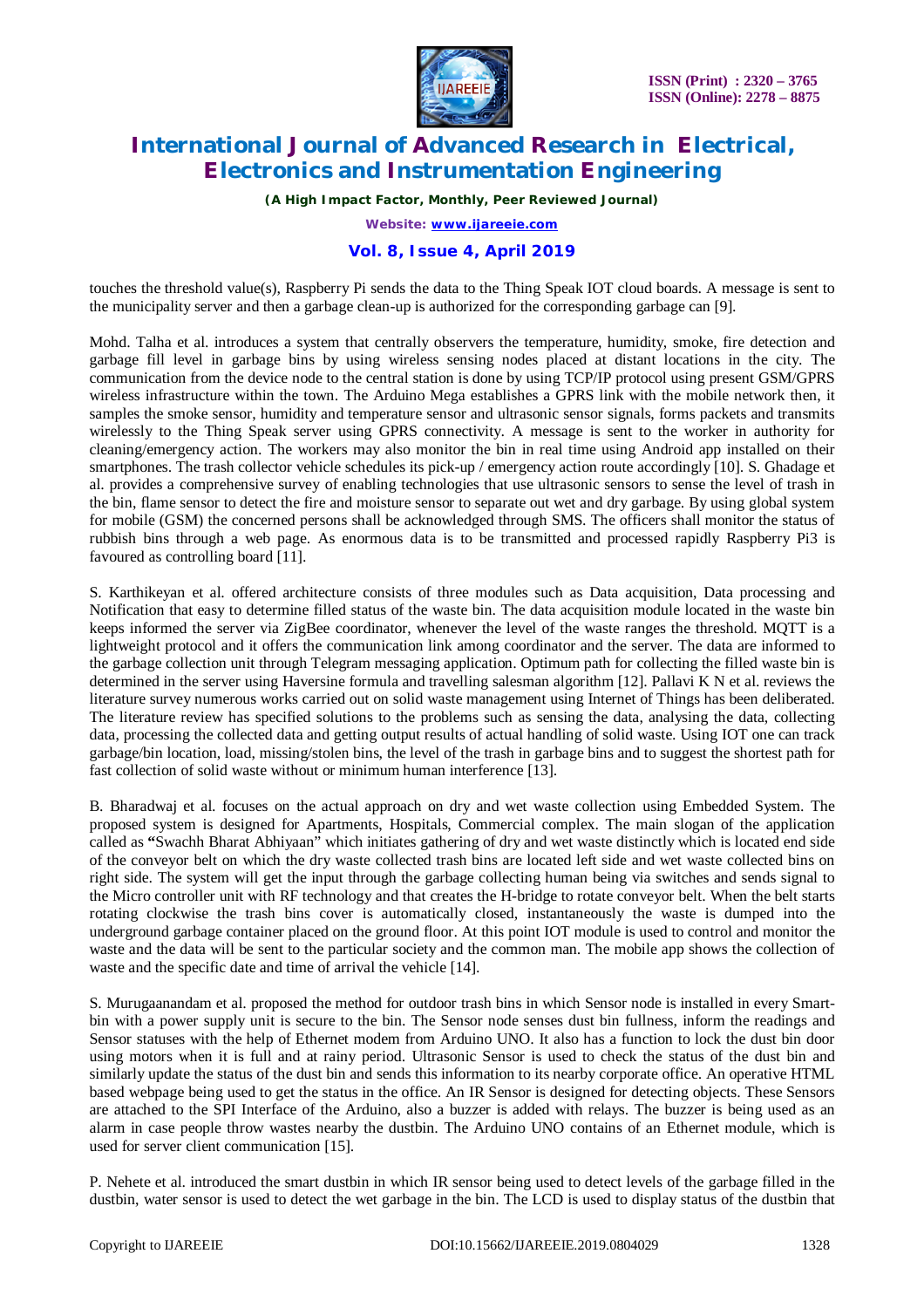

*(A High Impact Factor, Monthly, Peer Reviewed Journal)*

*Website: [www.ijareeie.com](http://www.ijareeie.com)*

### **Vol. 8, Issue 4, April 2019**

is low, middle, high, empty or overflow by this technique we can monitor dustbin from the wet garbage. When garbage filled over the 70% of the dustbin level, GSM modem sends registered message to the specific mobile number which is mentioned in the system which is known as code for the system. Buzzer will create sound not merely when water sensor detects wet garbage but also when garbage overflow simultaneously when garbage overflows then message will be received by garbage collector person [16]. S. Ray et al. enables dynamic solution designed for Optimizing Routine Collection Efficiency in IOT based Garbage bin. Cloud Computing, have an advantage, it is more capable, by storing data for analytics. By accessing the available Wi-Fi the device can access the internet. Sensors can notice how much of the trash bin is full. The device can send HTTP request to the Web API, as required, with the Web APIs, trash bins can be configured and data about each trash bin can be stored. The Web API report to the headquarters if a trash bin is full. It stores the time a trash bin is the either filled or cleaned. Machine learning from this data improves the time of routine clean ups and suggests places where another trash bin should be installed so that a single trash bin is not being overflowed. The proposed key tries to balance the frequency of trash bins getting filled, so as to optimize clean-ups. We use K means clustering on the fill times of each trash bin. The value of 'k' is changeable, depending on how many routine clean-ups the management of the institution required [17].

E. Al-Masri et al. designed recycle.io to determine in real-time the types of source material violations prior to the garbage collection. As follows, garbage management systems can identify sources of violations and cure this by taking awareness to the public or issuing fines to prevent violations taking place. Recycle.io is designed of a number of smart recycling bins (SRB) and smart organic bins (SOB). Each of these bins is fitted out with a Raspberry Pi that contains a camera module and an ultrasonic sensor. The information collected by the smart bins' camera module and sensors is guided to an analytics unit. The analytics unit surveys captures images of disposed substances and is able to process them to detect probable violations [18].S. Memon et al. design of the projected system, where garbage bin is fitted out with ultrasonic sensor and that sensor is connected to We MOS D1 mini which is like on Arduino board having built in Wi-Fi capabilities to transfer sensor data to the garbage monitoring system. Conferring to monitor data, garbage collection truck can be informed to collect garbage from that specific garbage bin [19].

#### **V.CONCLUSION**

In this paper, during a literature survey various different works which are carried out on the garbage management system has been discussed. It is very important to understand that the literature review has given solutions to the problems such as sensing the data, collecting the data, processing collected data and getting output for effective handling of garbage. Using IOT anyone can track the trash bin location, load, missing or stolen bins, the level of the trash in garbage bins and to recommend the shortest track for rapid collection of waste without or minimum human Intervention.

#### **REFERENCES**

- [1] <https://www.indiastudychannel.com/resources/173260-Waste-Management-Problems-in-India-and-Solutions.aspx>
- [2] Daniel Minoli, "Building the Internet of Things with IPv6 and MIPv6"The Evolving World of M2M CommunicationsPublished by John Wiley &Sons, Inc., Hoboken, New Jersey, 2013.
- [3] Prof.SudipMisra, Associate Professor, Department of Computer Science and Engineering, IIT Kharagpur, NPTEL Online Courses "Introduction to Internet of Things", Week-8 Lectures Cloud Computing and Fundamentals page4, April-2018.
- [4] Pedro Reis, RuiPitarma, CelistinoGonçalves, Filipe Caetano, "Intelligent System for Valorizing Solid Urban Waste", 9th Iberian Conference on Information Systems and Technologies (CISTI), pp. 1-4, 2014.
- [5] Vivin T. Wilson, SidharthPanicker, MadhuVenkatesh, Sneha G. Bhat, "Smart Waste Collecting Hopper (SWACH) A Service for All", International Conference on Wireless and Optical Communications Networks (WOCN), pp. 1-4, 2015.
- [6] Abhay Shankar Bharadwaj, Rainer Rego, Anirban Chowdhury, "IOT Based Solid Waste Management System A conceptual approach with an architectural solution as a smart city application", IEEE Annual India Conference (INDICON), pp. 1-6, 2016.
- [7] E. Ramya, Dr. R. Sasikumar, "A Survey of Smart Environment Conservation and Protection for Waste Management" Third International Conference on Advances in Electrical, Electronics, Information, Communication and Bio-Informatics (AEEICB), pp. 242-245, 2017.
- [8] Dr. N. Satish Kumar, B. Vijayalaxmi, R. Jenifer Prarthana, A .Shankar, "IOT Based Smart Garbage alert system using Arduino UNO" , IEEE Region 10 Conference (TENCON), pp. 1028-1034, 2016.
- [9] Akshay Mohan, ShubhamJohar and S. Mini, "A Waste Collection Mechanism based on IOT", 14th IEEE India Council International Conference (INDICON), pp. 1-5, 2017.
- [10] Mohd. Talha , Amar Upadhyay, RaaziyahShamim , M. Salim Beg, "A Cloud integrated wireless garbage management system for Smart Cities", International Conference on Multimedia, Signal Processing and Communication Technologies (IMPACT), pp. 175-179, 2017.